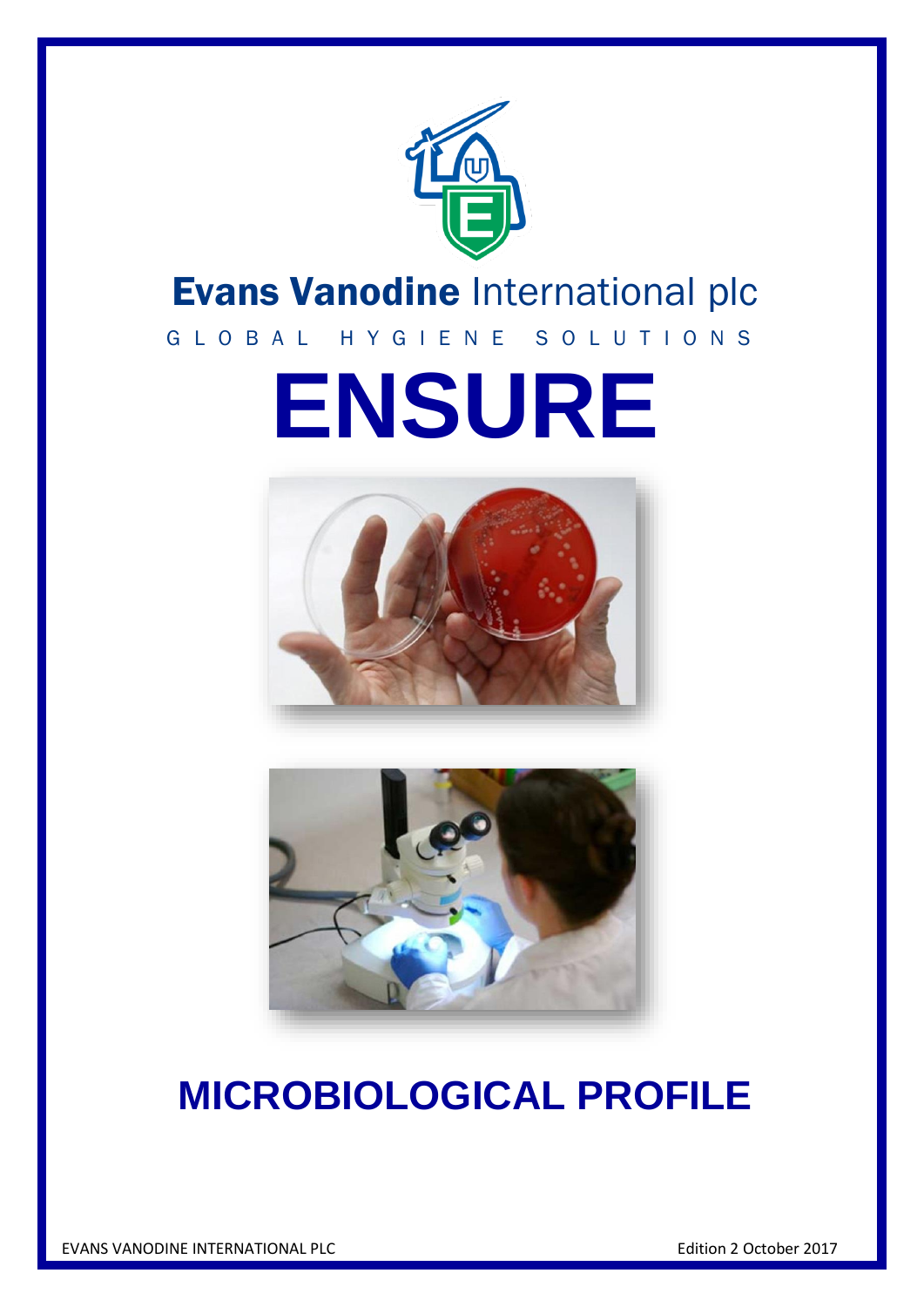# **INTRODUCTION**

**ENSURE** is an alcohol based ready to use disinfectant cleaner for use in the food processing, catering and healthcare industries.

**ENSURE** is supplied in a 5l container and a 750ml trigger spray bottle.

**ENSURE** has been tested using European Standard methods to meet specific classification/regulatory demands.

European Standard test methods EN 1276, EN 13697 and EN 1650 were performed in the UKAS accredited Microbiology Laboratory (Testing No. 1108) of Evans Vanodine International Plc. Tests against *Campylobacter jejuni, Listeria monocytogenes* and *Salmonella typhimurium* carried out by an external UKAS accredited laboratory.

#### **CONTENTS PAGE**

#### **BACTERICIDAL ACTIVITY** 2

*Campylobacter jejuni Enterococcus hirae Escherichia coli Listeria monocytogenes Pseudomonas aeruginosa Salmonella typhimurium Staphylococcus aureus*

### **YEASTICIDAL ACTIVITY** 2

*Candida albicans*

A glossary of microbiological and chemical terms is available on request

1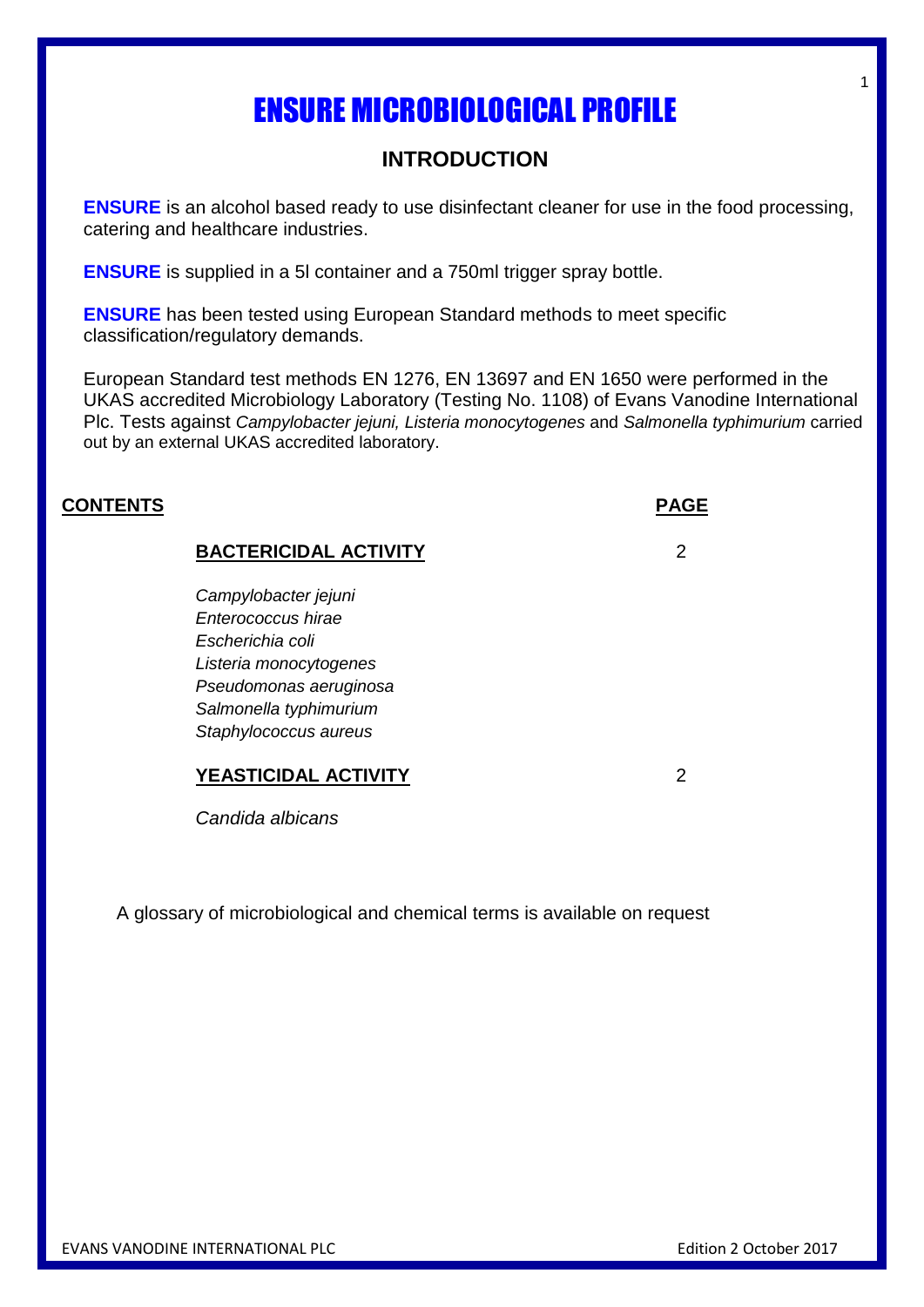# **Activity against bacteria**

|                           |                                                   | <b>Suspension Test method</b> |                                                     | <b>Surface Test method</b> |                                                  |
|---------------------------|---------------------------------------------------|-------------------------------|-----------------------------------------------------|----------------------------|--------------------------------------------------|
| <b>BACTERIA</b>           | <b>DISEASE / INFECTION</b>                        | <b>Reference</b>              | <b>Contact</b><br>time<br>(seconds)<br><b>Dirty</b> | <b>Reference</b>           | <b>Contact</b><br>time<br>(mins)<br><b>Clean</b> |
| Campylobacter<br>jejuni   | Food poisoning                                    | EN 1276                       | 60                                                  | <b>Not Tested</b>          |                                                  |
| Enterococcus<br>hirae     | Urinary tract infections                          | <b>EN 1276</b>                | 30                                                  | EN 13697                   | $\overline{2}$                                   |
| Escherichia coli          | Food poisoning                                    | <b>EN 1276</b>                | 30                                                  | EN 13697                   | $\overline{2}$                                   |
| Listeria<br>monocytogenes | Food poisoning                                    | <b>EN 1276</b>                | 30                                                  | <b>Not Tested</b>          |                                                  |
| Pseudomonas<br>aeruginosa | Opportunistic pathogen,<br>wound, burn infections | EN 1276                       | 30                                                  | EN 13697                   | $\overline{2}$                                   |
| Salmonella<br>typhimurium | Food poisoning                                    | <b>EN 1276</b>                | 30                                                  | <b>Not Tested</b>          |                                                  |
| Staphylococcus<br>aureus  | Skin, bone and wound<br>infections                | EN 1276                       | 30                                                  | EN 13697                   | $\overline{2}$                                   |

# **Activity against yeast**

|                  | <b>DISEASE/</b><br><b>INFECTION</b> | <b>Suspension Test method</b> |                               | <b>Surface Test method</b> |                               |
|------------------|-------------------------------------|-------------------------------|-------------------------------|----------------------------|-------------------------------|
| <b>YEAST</b>     |                                     | <b>Reference</b>              | <b>Contact</b><br>time (mins) | <b>Reference</b>           | <b>Contact</b><br>time (mins) |
|                  |                                     |                               | <b>Clean</b>                  |                            | <b>Clean</b>                  |
| Candida albicans | Candidiasis                         | EN 1650                       | 5                             | EN 13697                   | 5                             |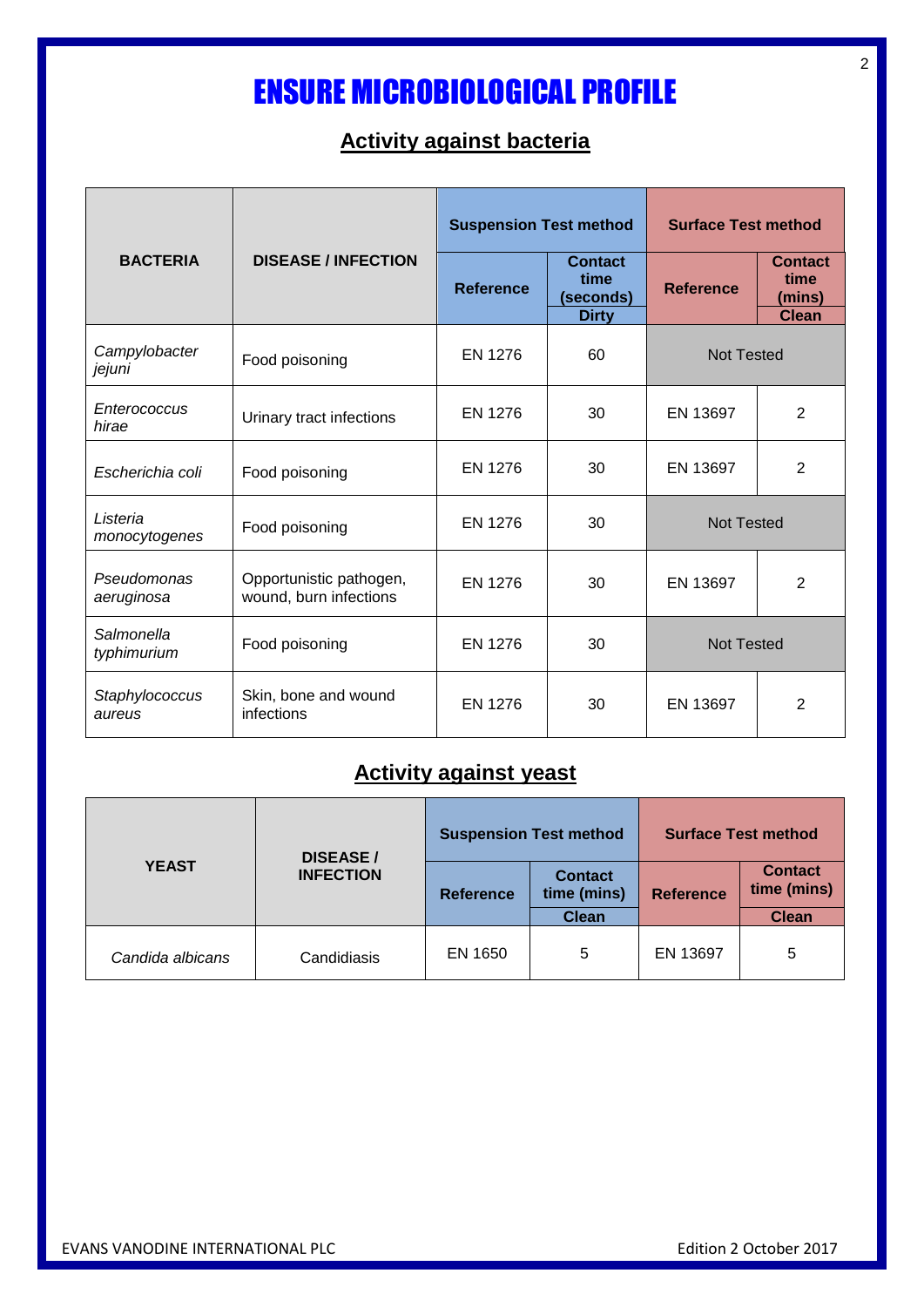## **TEST METHOD REFERENCE**

#### **EUROPEAN STANDARD: EN 1276**

#### **Chemical disinfectants and antiseptics - Quantitative suspension test for the evaluation of bactericidal activity of chemical disinfectants and antiseptics used in food, industrial, domestic, and institutional areas**

Designed to test bactericidal products specifically for use in the Food and Catering Industry. It can be carried out under "dirty" (representative of surfaces which are known to or may contain organic and/or inorganic materials) and / or "clean" (representative of surfaces which have received a satisfactory cleaning programme and/or are known to contain minimal levels of organic and/or inorganic materials) conditions.

Additional contact times were used as well as the obligatory test conditions.

Test Parameters: 30 seconds and 1 minute, 20°C, distilled water, dirty conditions. Requirements: ≥5 log reduction ≡ 99.999% reduction.

#### **EUROPEAN STANDARD: EN 13697**

**Chemical disinfectants and antiseptics – Quantitative non-porous surface test for the evaluation of bactericidal and/or fungicidal activity of chemical disinfectants used in food, industrial**, **domestic and institutional areas. Without mechanical action.**

Designed to test bactericidal and fungicidal products on stainless steel surfaces inoculated with bacteria and an organic interfering substance. It is carried out under "dirty" (representative of surfaces which are known to or may contain organic and/or inorganic materials) and "clean" (representative of surfaces which have received a satisfactory cleaning programme and/or are known to contain minimal levels of organic and/or inorganic materials) conditions.

Bacteria

Test Parameters: 2 minutes, room temperature, distilled water, clean conditions. Requirements: ≥4 log reduction ≡ 99.99% reduction.

Yeast

Test Parameters: 5 minutes, room temperature, distilled water, clean conditions. Requirements: ≥3 log reduction ≡ 99.9% reduction.